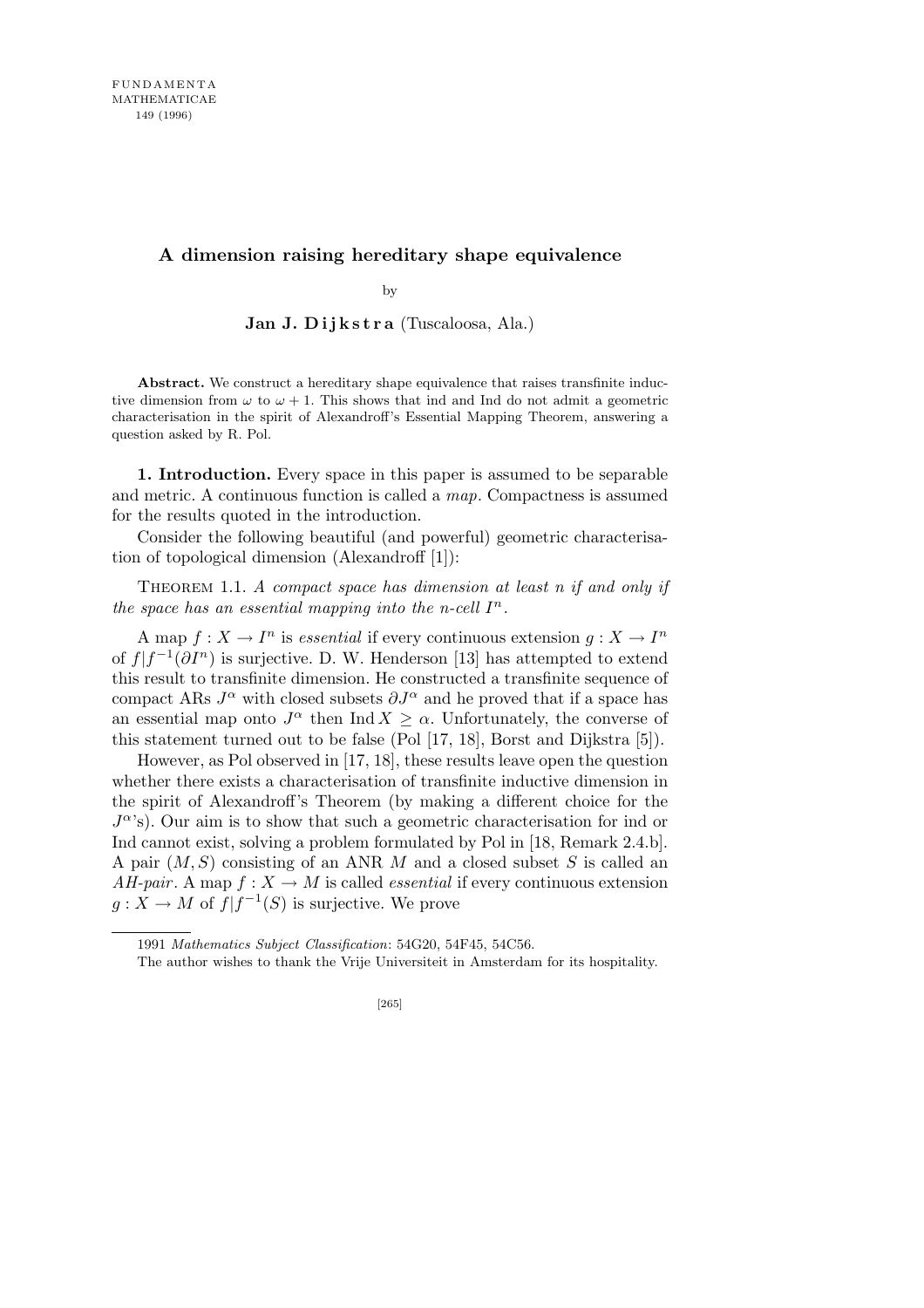THEOREM 1.2. *There exist compact ARs X and Y with the properties*:  $\text{ind } X = \text{Ind } X = \omega$ ,  $\text{ind } Y = \text{Ind } Y = \omega + 1$ , and for every AH-pair  $(M, S)$ *the space X has an essential map onto M if and only if Y has such a map.*

Returning to the  $J^{\alpha}$ 's, they do correspond to a dimension function. Borst [4, Theorem 4.2.1] constructed a transfinite extension of the covering dimension and showed that dim  $X \geq \alpha$  precisely if  $X \times C$  has an essential map onto  $J^{\alpha}$ , where *C* is the Cantor set. Since Pol's index equals  $\omega^{\dim}$  ([4, Theorem 3.3.8]) Borst's result produces also an essential mapping characterisation for index.

The means by which we reach Theorem 1.2 is through the construction of a dimension raising cell-like map, which is of interest in its own right. It was shown by Dranishnikov [9] that there exist cell-like images of finitedimensional spaces that fail to be countably dimensional. We, however, are interested in the more restrictive concept of a hereditary shape equivalence.

It is a well-known corollary of Theorem 1.1 that hereditary shape equivalences do not raise finite dimension (cf. Lemma 2.1). For infinite-dimensional spaces the following is known: hereditary shape equivalences preserve weak infinite dimensionality (because a strongly infinite-dimensional space is a space with an essential map onto the Hilbert cube) and the property *C* (van Mill and Mogilski [16], Ancel [3]), but they do not preserve strong countable dimensionality (Dijkstra, van Mill, and Mogilski [6]). In addition, it follows from the aforementioned characterisations of index and dim in terms of essential maps that the values of these dimension functions cannot be raised by hereditary shape equivalences (cf. Lemma 2.1).

We present the following result that shows that hereditary shape equivalences (or fine homotopy equivalences) can raise both small and large inductive dimension.

**THEOREM 1.3.** There exists an  $AR$ -map  $H: X \rightarrow Y$ , where X and Y are *compact ARs with*  $\text{ind } X = \text{Ind } X = \omega$  *and*  $\text{ind } Y = \text{Ind } Y = \omega + 1$ .

The main unsolved problem in this area remains whether countable dimensionality is preserved by hereditary shape equivalences. Theorem 1.3 is connected to this problem in the sense that the existence of ind raising hereditary shape equivalences is a necessary condition for the failure of countable dimensionality to be preserved under such maps (Dijkstra, van Mill and Mogilski [6]).

The results in this paper were announced in [7].

**2. Definitions and preliminaries.** A space is called *countably dimensional* if it is a countable union of finite-dimensional spaces. If  $\alpha$  is a countable ordinal  $(\alpha < \omega_1)$ , then ind  $X \leq \alpha$  if every point in X has arbitrarily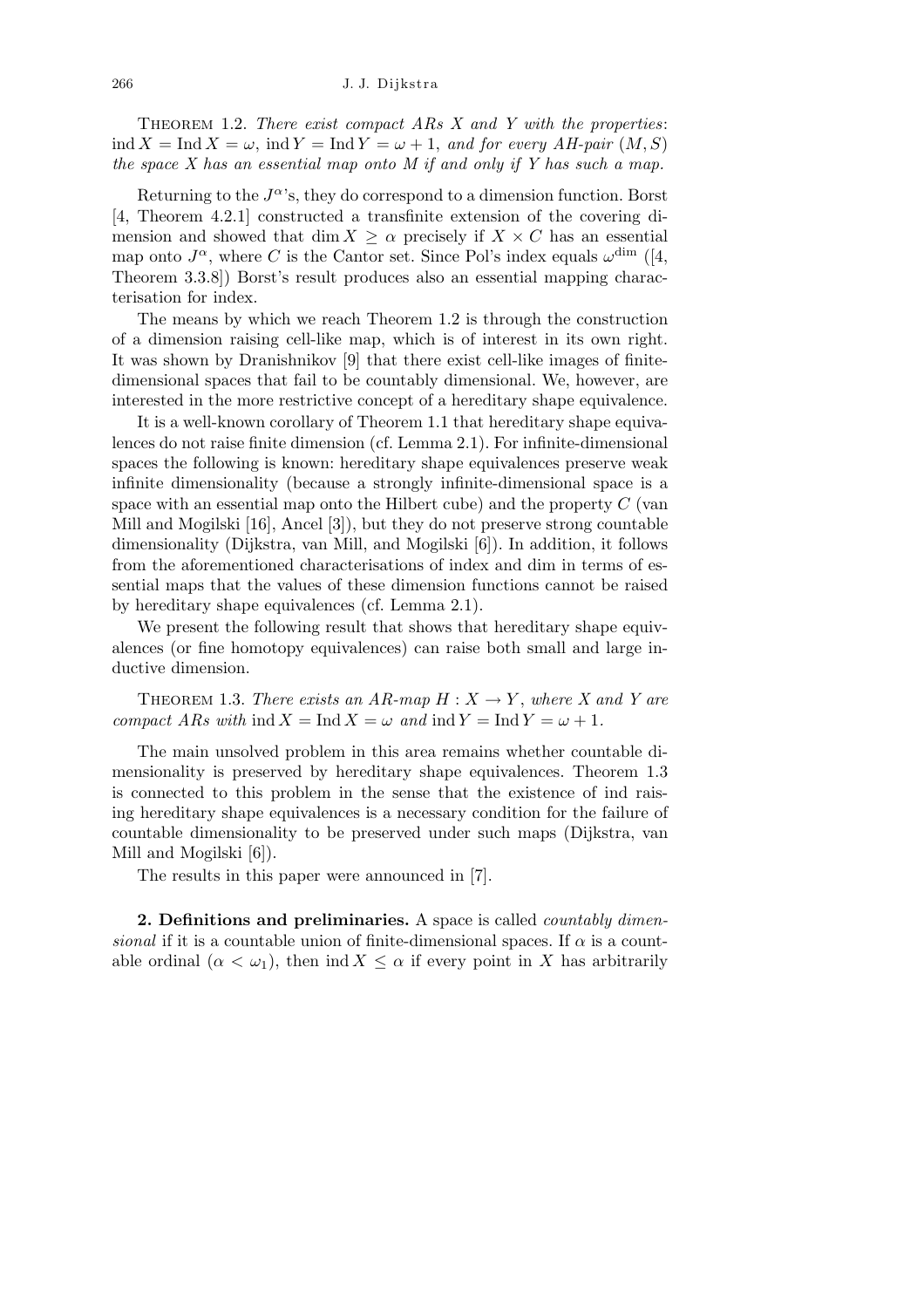small neighbourhoods *U* such that  $\text{ind } B d(U) < \alpha$ . Ind  $X \leq \alpha$  if every pair of disjoint closed subsets of *X* has a closed separator *S* with  $\text{Ind } S < \alpha$ .

We know that ind and Ind coincide for finite-dimensional spaces and that ind  $X \leq \text{Ind } X$  in general. It was proved by Hurewicz [14] and Smirnov [19] that if *X* is a compactum then *X* is countably dimensional if and only if ind  $X < \omega_1$  if and only if Ind  $X < \omega_1$ .

A proper surjection  $f: X \to Y$  is called a *shape equivalence* if for every ANR *Z* the map *f* produces a one-to-one correspondence *f <sup>∗</sup>* between the homotopy classes of  $C(Y, Z)$  and  $C(X, Z)$ . Here  $C(A, B)$  stands for the space of continuous mappings from *A* into *B*. A proper surjection  $f: X \to Y$  is called a *hereditary shape equivalence* if for every subset *A* of *Y* the restriction  $f|f^{-1}(A)$  is a shape equivalence between  $f^{-1}(A)$  and A. Obviously, every hereditary shape equivalence is *cell-like*, i.e. is a proper map whose fibres have trivial shape. Under certain conditions the converse is valid: a cell-like map between ANRs is a fine homotopy equivalence and hence a hereditary shape equivalence (Haver [12], Kozlowski [15]) and a cell-like map whose range is countably dimensional is a hereditary shape equivalence (Ancel [2]). Another useful property is that the image of an ANR under a hereditary shape equivalence is also an ANR (Kozlowski [15]). An AR-map is a proper surjection whose fibres are absolute retracts.

The following two lemmas are not new. The first supplies the link between Theorem 1.2 and Theorem 1.3.

LEMMA 2.1. If  $h: X \to Y$  is a hereditary shape equivalence and f is an *essential map from Y into an AH-pair* (*M, S*) *then f ◦ h is also essential.*

Proof. Put  $S' = f^{-1}(S)$  and  $S'' = h^{-1}(S')$ . We assume that  $f \circ h$  is not essential. Then there is a point  $p \in M$  and a map  $g'' : X \to M \setminus \{p\}$  with  $g''|S'' = f \circ h|S''$ . We may assume that  $p \notin S$  because otherwise  $f$  would not be onto and hence would be inessential. Since *h* is a shape equivalence and  $M \setminus \{p\}$  is an ANR there is a map  $g': Y \to M \setminus \{p\}$  such that  $g' \circ h$  and  $g''$ are homotopic. So  $g' \circ h|S''$  is homotopic to  $g''|S'' = f \circ h|S''$ . Since  $h|S''$  is a shape equivalence we see that  $g'|S'$  and  $f|S'$  are homotopic as maps into  $M \setminus \{p\}$ . Now the homotopy extension theorem guarantees that  $f|S'$  can be extended to a map  $g: Y \to M \setminus \{p\}$ . This proves that *f* is inessential.

For any space  $X$  let  $AE(X)$  stand for the collection of all ANRs that are absolute extensors for *X*.

LEMMA 2.2. If  $h: X \to Y$  is a hereditary shape equivalence then  $\text{AE}(X)$ *⊂* AE(*Y* )*.*

P r o o f. Let *A* be closed in *Y* and let  $f \in C(A, S)$ . Put  $g = f \circ h | h^{-1}(A) \in$  $C(h^{-1}(A), S)$ . If  $S \in \text{AE}(X)$  then we can extend *g* to a  $\tilde{g} \in C(X, S)$ . The map *h* is a shape equivalence so there is an  $\tilde{f} \in C(Y, S)$  such that  $\tilde{g}$  and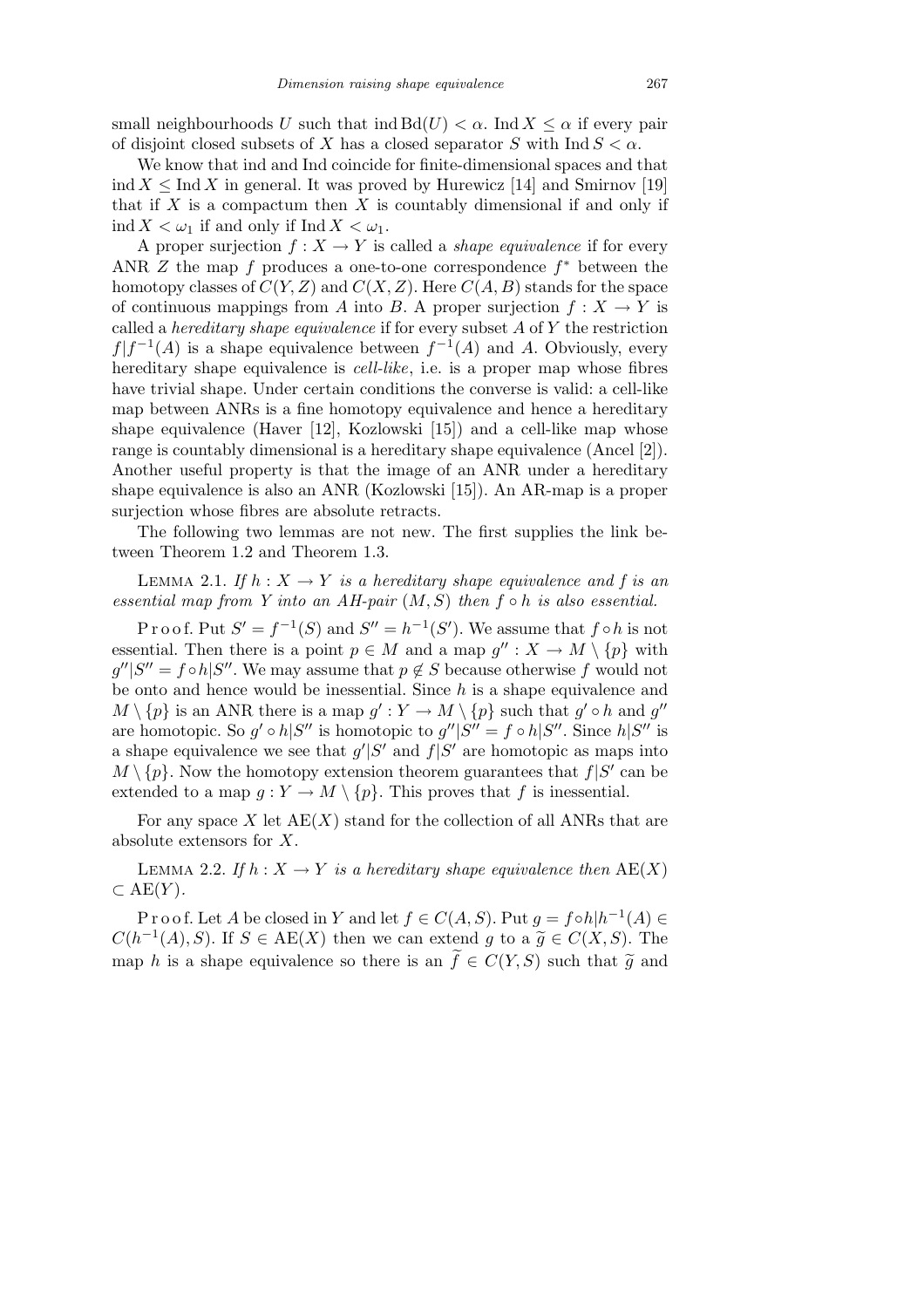$\widetilde{f} \circ h$  are homotopic. The restriction  $\widetilde{f} \circ h | h^{-1}(A)$  is then homotopic to  $\widetilde{g}|h^{-1}(A) = f \circ h|h^{-1}(A)$ . Since  $h|h^{-1}(A)$  is a shape equivalence we find that *f* is homotopic to the extendable map  $\widetilde{f}|A$  and is therefore extendable.

**3. Peano maps and Cantor manifolds.** We first have a look at a standard example of a space filling curve. Define the homeomorphism *h* between the Cantor sets  $3^{\mathbb{N}} = \prod_{i=1}^{\infty} \{0, 1, 2\}$  and  $3^{\mathbb{N}} \times 3^{\mathbb{N}}$  by  $h(\varepsilon) = (\alpha, \beta)$ , where  $\overline{\phantom{a}}$ 

$$
\alpha_i = \begin{cases} \varepsilon_{2i-1} & \text{for } \sum_{j
$$

and

$$
\beta_i = \begin{cases} \varepsilon_{2i} & \text{for } \sum_{j \le i} \alpha_i \text{ even,} \\ 2 - \varepsilon_{2i} & \text{for } \sum_{j \le i} \alpha_i \text{ odd.} \end{cases}
$$

Let  $q: 3^{\mathbb{N}} \to I$  stand for the usual quotient map  $q(\varepsilon) = \sum_{i=1}^{\infty} \varepsilon_i 3^{-i}$ . Since the fibres of *q* contain at most two points, the fibres of  $(\overline{q} \times \overline{q}) \circ h$  contain at most four points. One readily verifies that  $q(\varepsilon) = q(\varepsilon')$  implies  $(q \times q) \circ$  $h(\varepsilon) = (q \times q) \circ h(\varepsilon')$ . So there exists a continous map  $p: I \to I \times I$  with  $(q \times q) \circ h = p \circ q$ . Then *p* is obviously surjective and its fibres consist of at most four points. For  $n \geq 2$  we define functions  $p^n : I \to I^n$  by iterating p as follows. Let  $p_1$  and  $p_2$  stand for the two components of  $p$ . Define  $p^2 = p$ ,  $p_i^n(t) = p_i^{n-1}(p_1(t)),$  and  $p_n^n(t) = p_2(t)$  for  $i = 1, ..., n-1$  and  $t \in I$ . It is then easily seen that we have:

CLAIM 3.1. The map  $p^n$  is surjective and each of its fibres consists of at  $most \ 4^{n-1} \ points.$ 

For  $f: X \to Y$ , sing(*f*) consists of all points in *X* such that  $f^{-1}(\lbrace f(x) \rbrace)$  $\neq \{x\}$ . If *f* is a closed map then sing(*f*) is necessarily an  $F_{\sigma}$ -set and hence for compact *X*, sing(*f*) is  $\sigma$ -compact.

CLAIM 3.2.  $\text{sing}(p^n)$  *is a* 0*-dimensional*  $\sigma$ *-compact subset of*  $(0, 1)$ *.* 

P r o o f. Observe that  $p^{-1}(0,0) = \{0\}$  and  $p^{-1}(1,1) = \{1\}$  and hence that  $(p^n)^{-1}(0, \ldots, 0) = \{0\}$  and  $(p^n)^{-1}(1, \ldots, 1) = \{1\}$ . So sing $(p^n) \subset (0, 1)$ .

Consider the following countable dense subset of (0*,* 1):

 $Q = \{q(\varepsilon) \mid \varepsilon_i = 1 \text{ from some index on}\}.$ 

It follows from the definition of *h* that  $p(Q) = Q \times Q$  and hence  $p^{n}(Q) =$  $Q<sup>n</sup>$ . Note that every element of  $Q$  has a unique ternary representation, i.e. *q*<sup>-1</sup>(*Q*)∩sing(*q*) =  $\emptyset$ . This implies that *Q* and sing(*p*<sup>*n*</sup>) are disjoint, proving Claim 3.2.

Claim 3.2 means that we may assume that  $\text{sing}(p^n)$  is contained in the 0-dimensional absorber of (0*,* 1), implying that the set is thin (Geoghegan and Summerhill [11]). This means that there is an autohomeomorphism  $\xi_n$  of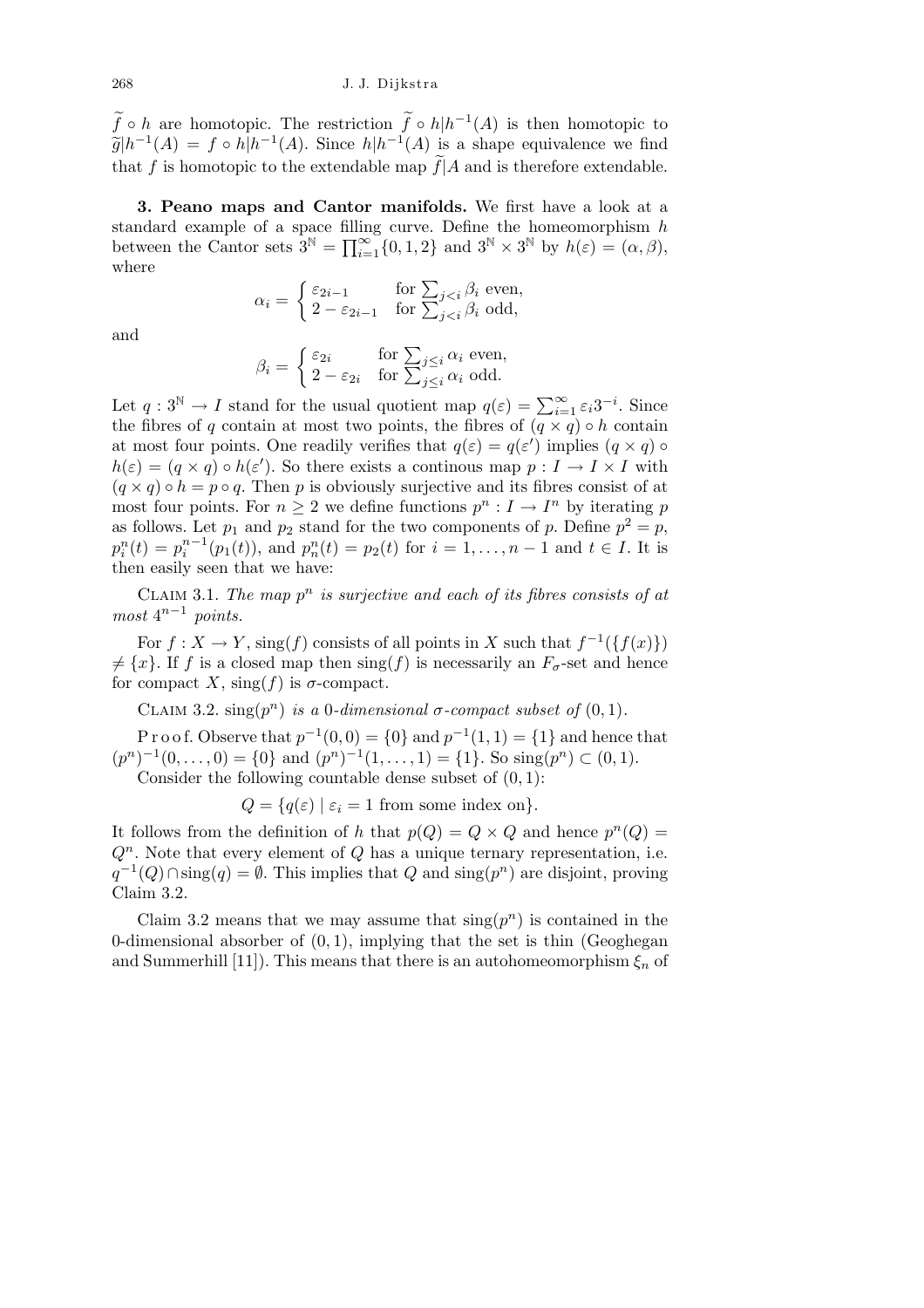$(0, 1)$ , arbitrarily close to the identity, such that  $\xi_n(\text{sing}(p^n)) \cap \text{sing}(p^n) = \emptyset$ . Extend  $\xi_n$  over *I* by putting  $\xi_n(0) = 0$  and  $\xi_n(1) = 1$ . We define  $\tilde{p}^n = p^n \circ \xi_n$ and note that  $\text{sing}(\tilde{p}^n)$  and  $\text{sing}(p^n)$  are disjoint.

We need some notation for decompositions. Let *A* and *B* be two decompositions of the same space *X*. If for each  $A \in \mathcal{A}$  there is a  $B \in \mathcal{B}$ with  $A \subset B$  then we denote this by  $A \prec B$ . We say that *A* and *B* are *compatible* if for every  $A \in \mathcal{A}$  and  $B \in \mathcal{B}$  we have  $A \subset B$ ,  $B \subset A$ , or  $A \cap B = \emptyset$ . If *A* and *B* are compatible then we can define a decomposition  $A \vee B = \{A \cup B \mid A \in \mathcal{A}, B \in \mathcal{B}, A \cap B \neq \emptyset\}.$  If *A* and *B* are upper semicontinuous then so is  $A \vee B$ .

We now start the construction of the centrepiece of the counterexample. Let  $n \geq 2$  be fixed. Let  $J = [-1,1]$  and consider  $D = J \times I$ . Let  $\pi_1$ :  $D \rightarrow J$  and  $\pi_2 : D \rightarrow I$  be the projections. Let  $I_L$  and  $I_R$  stand for the intervals  $\{-1\} \times I$  and  $\{1\} \times I$ , respectively.  $\mathcal{A}_{L}$  (resp.  $\mathcal{A}_{R}$ ) stands for the decomposition of *D* that  $p^n$  (resp.  $\tilde{p}^n$ ) generates on  $I_L$  (resp.  $I_R$ ).  $\mathcal{B}_L$ (resp.  $\mathcal{B}_R$ ) stands for the decomposition of *D* consisting of the fibres of  $p^n \circ \pi_2$ (resp.  $\tilde{p}^n \circ \pi_2$ ). We have  $\mathcal{A}_L < \mathcal{B}_L$ ,  $\mathcal{A}_R < \mathcal{B}_R$ ,  $\mathcal{A}_L$  is compatible with  $\mathcal{A}_R$ , and since  $\text{sing}(p^n)$  and  $\text{sing}(\tilde{p}^n)$  are disjoint  $\mathcal{B}_L$  is compatible with  $\mathcal{B}_R$ . So  $A_n = A_L \vee A_R$  and  $B_n = B_L \vee B_R$  are upper semicontinuous and  $A_n < B_n$ . Consider the quotient maps

$$
\alpha_n : D \to D/A_n
$$
 and  $\beta_n : D/A_n \to D/B_n$ .

Observe that  $I_{\text{L}}^{n} = \alpha_n(I_{\text{L}})$  and  $I_{\text{R}}^{n} = \alpha_n(I_{\text{R}})$  are copies of  $I^n$  and that  $D/\mathcal{A}_n$ consists of the mapping cylinders of  $p^n$  and  $\tilde{p}^n$  attached at  $\{0\} \times I$ . So  $D/\mathcal{A}_n$  is an absolute retract. Let  $A_n$  stand for the compact AR we obtain from  $D/\mathcal{A}_n$  if we attach an  $(n+1)$ -cube  $I_L^{n+1}$  with one of its *n*-faces to  $I_{\text{L}}^{n}$  and an  $(n + 1)$ -cube  $I_{\text{R}}^{n+1}$  to  $I_{\text{R}}^{n}$ . Let  $B_{n}$  be the space we obtain if we divide  $A_n$  by the decomposition determined by  $\beta_n$  and let  $h_n: A_n \to B_n$  be the quotient map that extends  $\beta_n$ . Figure 1 shows the map  $h_n$  with sample fibres.

Observe that the fibres of  $\beta_n$  are simply cones over the fibres of  $p^n$  and  $\tilde{p}^n$  which are finite. So both  $\beta_n$  and  $h_n$  are AR-maps. Note that  $D/\mathcal{B}_n =$  $\beta_n \circ \alpha_n(I_L)$  and that the fibres of  $\beta_n \circ \alpha_n|I_L$  are essentially the fibres of  $p^n$  and  $\tilde{p}^n$  and hence consist of at most  $4^{n-1}$  points. According to [10, Theorem 4.3.3] this implies that  $\dim(D/\mathcal{B}_n) \leq 4^{n-1}$ . A cell-like map with finite-dimensional range is a hereditary shape equivalence and hence  $\beta_n$  and  $h_n$  are hereditary shape equivalences and  $B_n$  is an  $(n+1)$ -dimensional AR. We have

CLAIM 3.3.  $h_n: A_n \to B_n$  *is an AR-map between ARs.* 

A *Cantor manifold X* is a finite-dimensional continuum such that every separator *S* of *X* has the property dim  $S \ge \dim X - 1$ . The standard exam-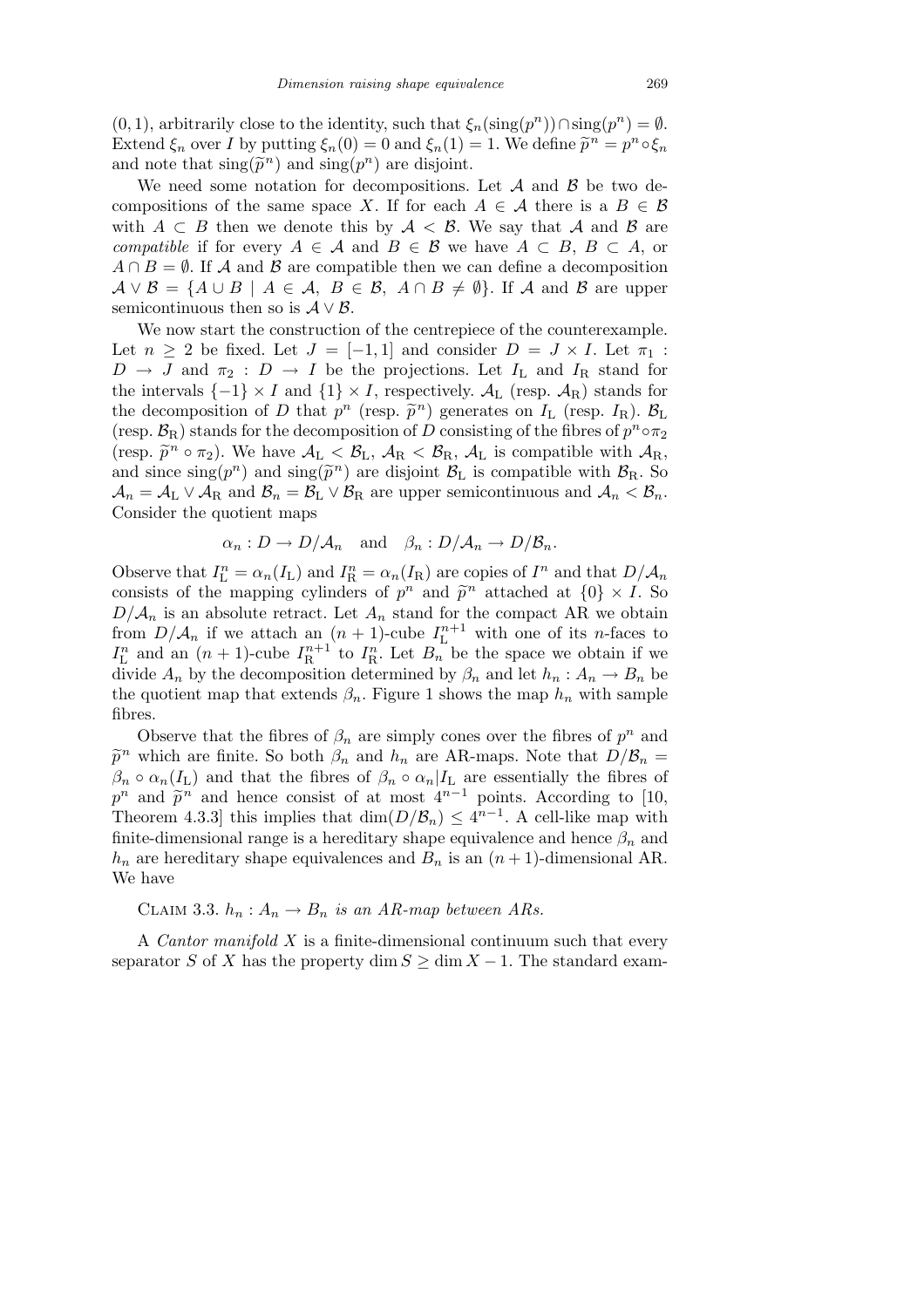

ples of Cantor manifolds are the cells  $I<sup>n</sup>$ . The following lemma is trivial but useful.

Lemma 3.4. *If X is the union of two n-dimensional Cantor manifolds whose intersection is at least*  $(n-1)$ *-dimensional then X is a Cantor manifold.*

CLAIM 3.5.  $B_n$  *is an*  $(n + 1)$ *-dimensional Cantor manifold.* 

Proof. It is obvious that  $h_n(I_{\text{L}}^{n+1})$  and  $h_n(I_{\text{R}}^{n+1})$  are Cantor manifolds so it suffices to prove that their intersection  $D/\mathcal{B}_n$  is *n*-dimensional. Note that  $\beta_n | I_{\text{L}}^n$  has finite fibres. A map with 0-dimensional fibres cannot lower dimension ([10, Theorem 4.3.6]) and hence  $\beta_n(I_{\text{L}}^n) = D/\mathcal{B}_n$  is at least *n*dimensional.

We now consider the face of  $I_{\text{R}}^{n+1}$  that is opposite to  $I_{\text{R}}^{n}$  and attach a third  $(n + 1)$ -cube to that face in the manner descibed above, i.e. by using a double mapping cylinder like  $D/\mathcal{A}_n$ . We repeat this process until we have a sequence of *n* copies of  $I^{n+1}$  connected by  $n-1$  copies of  $D/\mathcal{A}_n$  and call a sequence of *n* copies of  $T$  connected by  $n-1$  copies of  $D/A_n$  and can<br>this space  $\bigvee A_n$ . Let  $\bigvee B_n$  be the quotient space we obtain if we replace this space  $\sqrt{A_n}$ . Let  $\sqrt{B_n}$  be the quotient space we obtain if we replace<br>every  $D/A_n$  by  $D/B_n$ , and let  $\sqrt{h_n}: \sqrt{A_n} \to \sqrt{B_n}$  be the quotient map.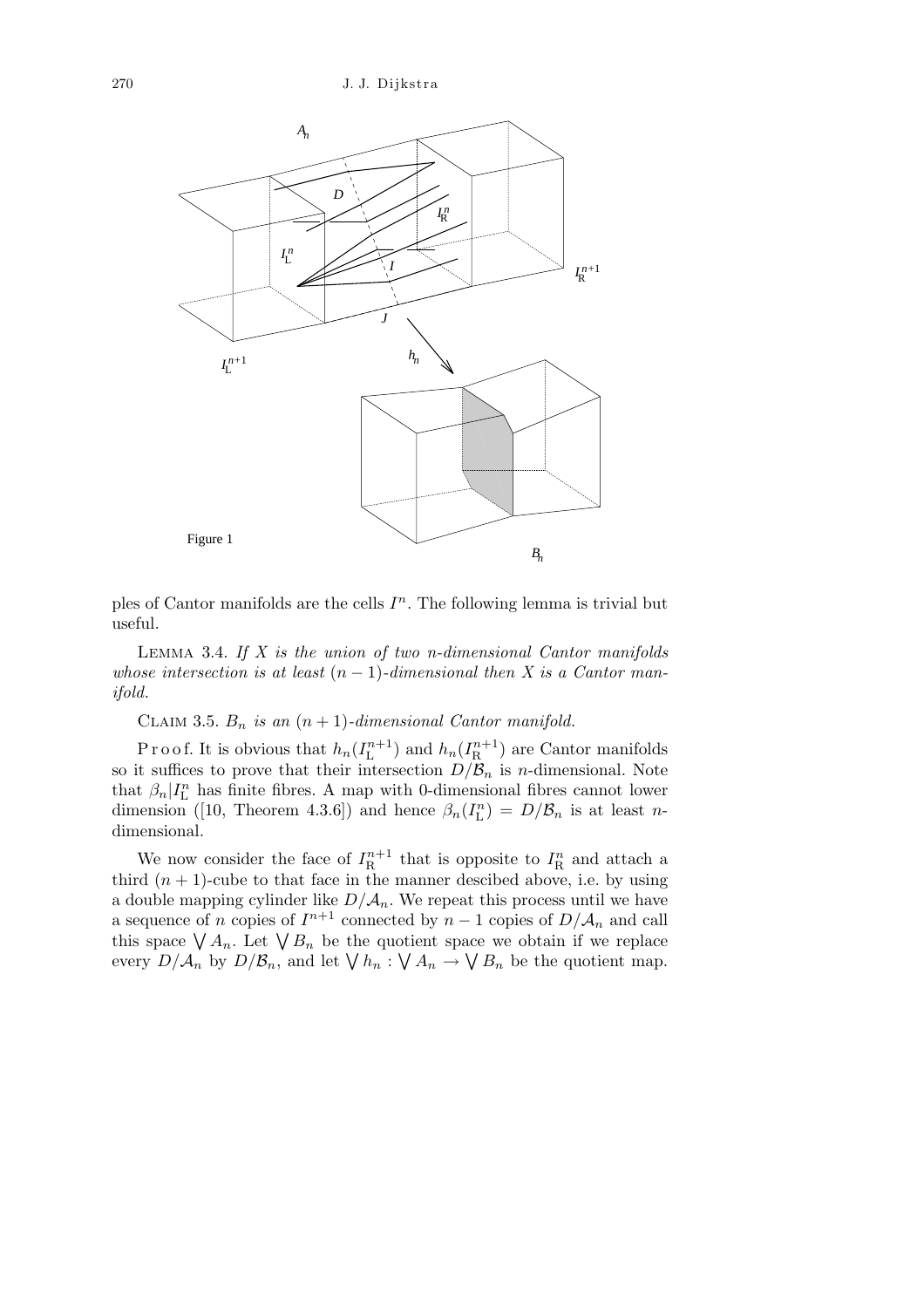The following statement is obvious.

CLAIM 3.6.  $\bigvee h_n$ :  $\ddot{\phantom{0}}$  $A_n \rightarrow$  $\ddot{\phantom{0}}$ *B<sup>n</sup> is an AR-map between compact ARs* CLAIM 3.0.  $\forall$   $n_n : \forall A_n \rightarrow \forall B_n$  *is an AR-map cand*  $\forall B_n$  *is an*  $(n+1)$ *-dimensional Cantor manifold.* 

**4. Proof of Theorem 1.3.** Consider the compact AR *K* which consists of a copy of *I* with at each point  $1/n$   $(n \geq 2)$  a cube  $I<sup>n</sup>$  attached with the point  $(0, \ldots, 0)$ . The topology is such that  $\lim_{n \to \infty} I^n = 0 \in I$ . Let  $C \subset I$ be the "middle third" Cantor set and let  $(s_i, r_i)_{i \geq 2}$  be an enumeration of the gaps of *C*. Consider the following compact subset of  $I \times K$ :

$$
\widetilde{K} = (I \times I) \cup (C \times K) \cup \bigcup_{i=3}^{\infty} \bigcup_{n=2}^{i-1} (s_i, r_i) \times I^n.
$$

Let  $\mathcal D$  be a decomposition of  $\widetilde K$  whose nontrivial elements are all intervals of the form  $[s_i, r_i] \times \{x\}$  that are contained in  $\widetilde{K}$ .

The space  $\tilde{K}$  displays a number of "gaps" which we shall fill with double mapping cylinders to obtain the space *X* of the theorem. If  $n \geq i \geq 2$  then

$$
(\{s_i\} \times I^n) \cup ([s_i, r_i] \times \{1/n\}) \cup (\{r_i\} \times I^n)
$$

is the boundary of such a gap. We fill this gap with a copy of  $D/A_n$  by identifying  $I_{\text{L}}^{n}$  with  $\{s_i\} \times I^{n}$ ,  $I_{\text{R}}^{n}$  with  $\{r_i\} \times I^{n}$ , and  $J \times \{0\}$  with  $[s_i, r_i] \times$  ${1/n}$ . Note that the resulting space *X* consists of  $I \times I$  with for each  $n \geq 2$  $\{1/n\}$ . Note that the resulting space A consists of  $I \times I$  with for each  $n \geq 2$  a copy of the space  $\bigvee A_n$  attached to  $I \times \{1/n\}$  and that X has a natural a copy of the space  $\sqrt{A_n}$  attached to  $I \times \{1/n\}$  and that  $\Lambda$  has a hattral retraction  $R$  onto  $I \times I$  which maps every  $\sqrt{A_n}$  onto  $I \times \{1/n\}$ . The topology is such that basic neighbourhoods in *X* of points of  $I \times \{0\}$  have the form  $R^{-1}(U)$ , where *U* is a neighbourhood of the point in  $I \times I$ . The decomposition  $\mathcal F$  of  $X$  is obtained by adding to  $\mathcal D$  the decompositions that come with the double mapping cylinders  $D/\mathcal{A}_n$ . We leave it to the reader to verify that *X* is a compact AR and that  $\mathcal F$  is an upper semicontinuous decomposition whose nontrivial elements are cones of finite sets. Put  $Y = X/\mathcal{F}$  and let  $H: X \to Y$  be the quotient map (see Figure 2).

We identify *C* with the subset  $C \times \{0\} \subset X$ . Note that  $H(C)$  is an arc and that  $H(I \times I) = H(C) \times I$  is a 2-cell. The space *Y* consists of  $H(C) \times I$ with for each  $n \geq 2$  a copy of the space  $\bigvee B_n$  attached to  $H(C) \times \{1/n\}$ . So *Y* is countably dimensional and *H* is a hereditary shape equivalence. We may conclude:

CLAIM 4.1.  $H: X \to Y$  *is an AR-map between compact ARs.* 

It remains to verify the dimensions.

CLAIM 4.2. ind  $Y > \omega + 1$ .

Proof. Let S be a closed subset of Y that separates the endpoints  $(0,0)$  and  $(1,0)$  of  $H(C)$  in *Y*. Then *S* separates the left-hand endface of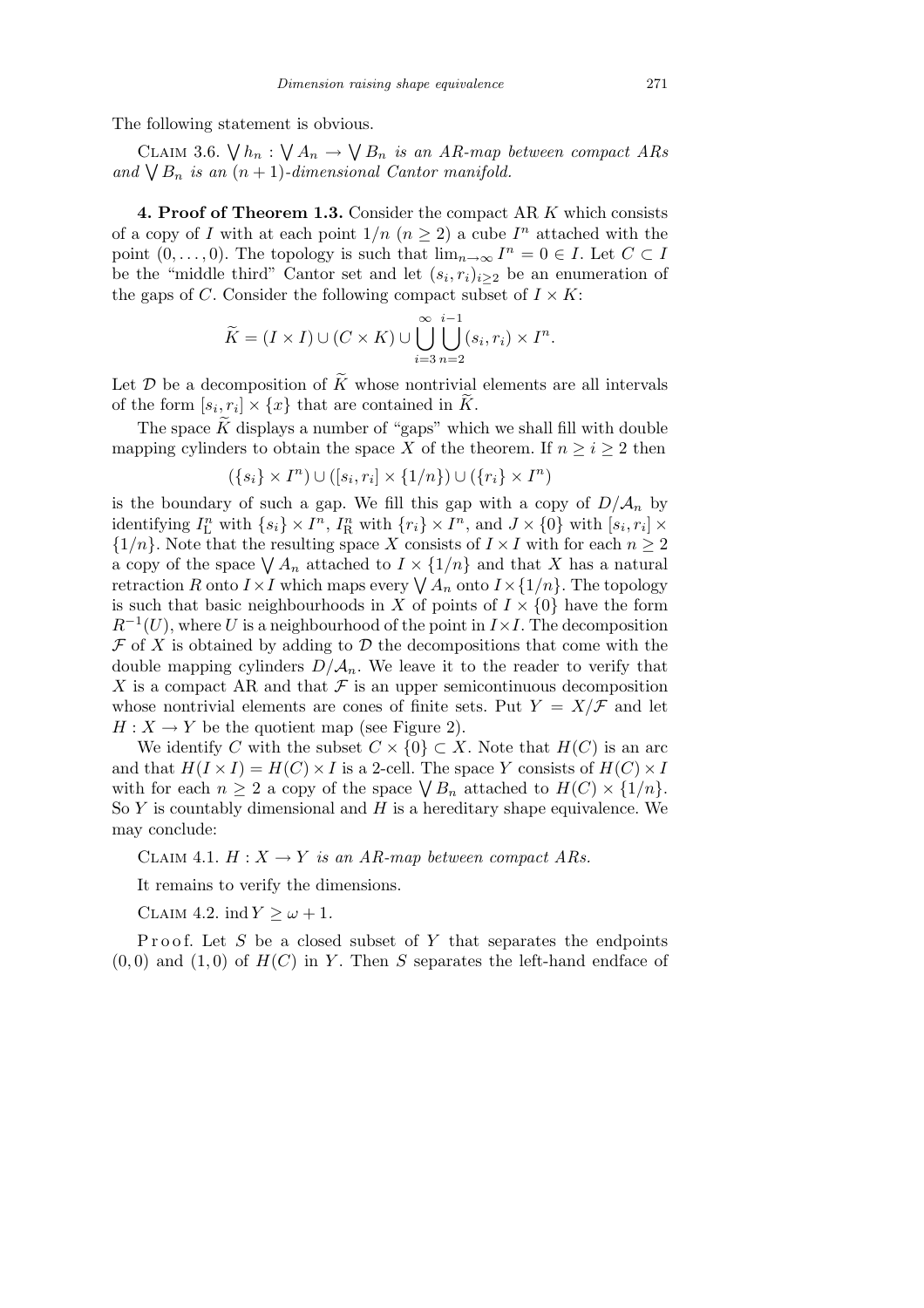

 $\ddot{\phantom{0}}$  $B_n$  from the right-hand endface for all *n* greater than some *N*. In view of Claim 3.6 we have  $\dim(S \cap \bigvee B_n) \geq n$  and hence *S* is infinite-dimensional.

We shall use the following result from [5].

PROPOSITION 4.3. *If*  $\alpha < \omega_1$  *and A is a subset of a space Z such that every closed set F that is disjoint from A has*  $\text{Ind } F \leq \alpha$  *then*  $\text{Ind } Z \leq$  $\alpha + \text{Ind } A$ *.* 

CLAIM 4.4. Ind  $Y \leq \omega + 1$ .

P r o o f. We apply the proposition to *Y* with  $\alpha = \omega$  and  $A = H(C)$ . The complement of every neighbourhood of *H*(*C*) is obviously finite-dimensional, so Ind  $Y \leq \omega + \text{Ind } H(C) = \omega + 1$ .

CLAIM 4.5. Ind  $X \leq \omega$ .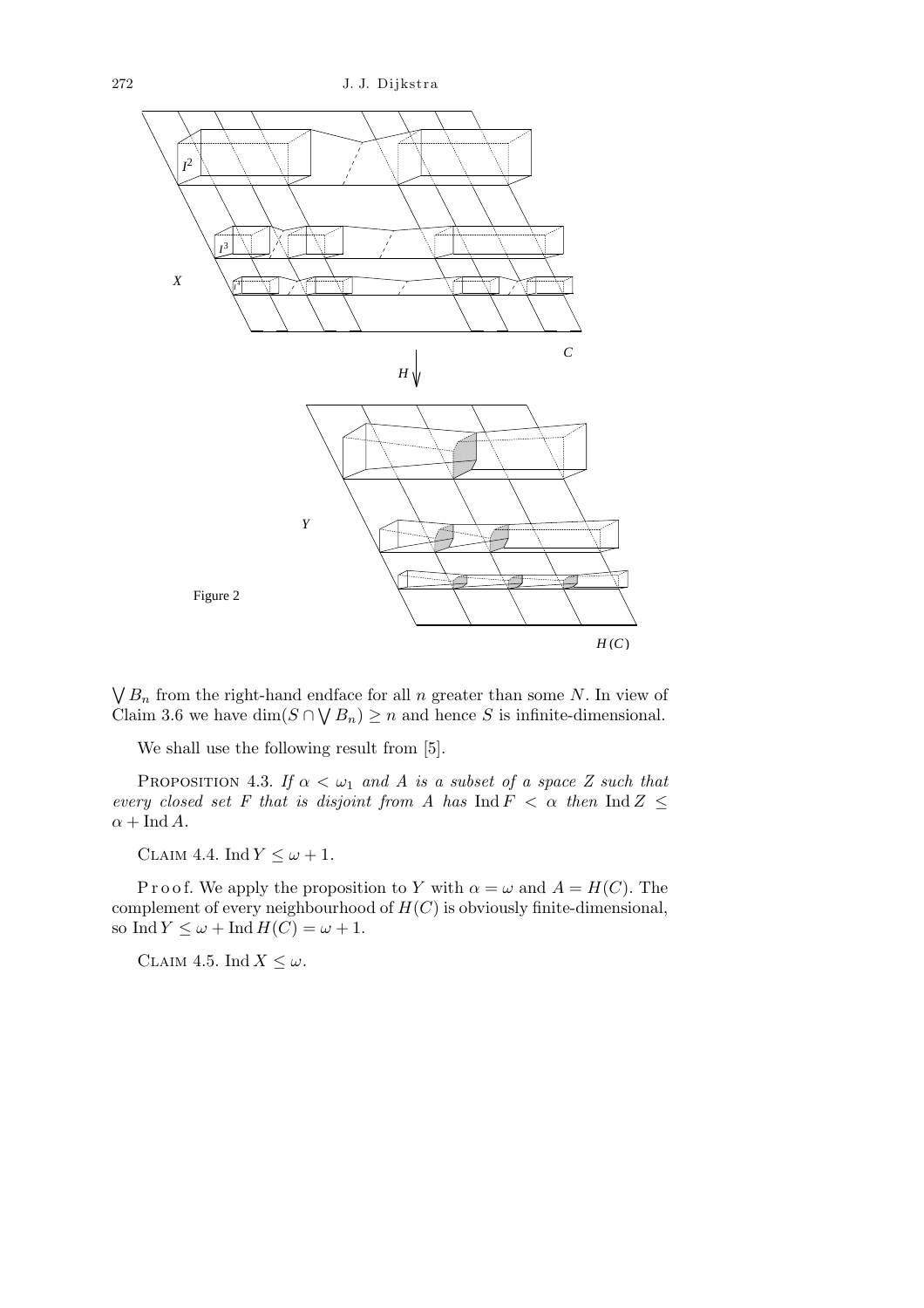P r o o f. We apply Proposition 4.3 to *X* with  $\alpha = \omega$  and  $A = C$ . Observe that any closed subset  $F$  of  $X$  that is disjoint from  $C$  is contained in a set of the form

$$
R^{-1}(I \times [1/N, 1]) \cup \bigcup_{i=2}^{N} R^{-1}((s_i, r_i) \times [0, 1/N))
$$

for some *N*. The set  $R^{-1}(I \times [1/N, 1])$  has dimension  $N + 1$  and the sets  $R^{-1}((s_i, r_i) \times [0, 1/N))$  are 2-dimensional. Consequently, Ind  $X \leq \omega + \text{Ind } C$  $=\omega$ .

The proof of Theorem 1.3 is complete.

**5. Conclusion.** We now verify Theorem 1.2. Fix a point *p* in the space *X* of Theorem 1.3 and let  $X_n$  be a sequence of copies of *X*. Consider the compact AR  $\widetilde{X}$  that is obtained by attaching every  $X_n$  with the point p to the point *n* in the interval  $[1, \infty]$  and topologise the result in such a way that  $\lim_{n\to\infty} X_n = \infty$ . If we replace in *X* the first copy  $X_1$  by *Y* then we obtain the space  $\widetilde{Y}$ . Let  $\widetilde{H} : \widetilde{X} \to \widetilde{Y}$  be the extension with the identity of  $H: X_1 \to Y$ . Obviously,  $\widetilde{H}$  is a hereditary shape equivalence,  $\widetilde{Y}$  is a compact AR, ind  $\widetilde{X} = \text{Ind }\widetilde{X} = \omega$ , and ind  $\widetilde{Y} = \text{Ind }\widetilde{Y} = \omega + 1$ . If we identify the AR *Y*  $\cup$  [1, 2] in *Y* to a point then we get a topological copy of  $\tilde{X}$ , so there is also a hereditary shape equivalence  $\tilde{G} : \tilde{Y} \to \tilde{X}$ . Applying Lemma 2.1 we find that  $\overline{X}$  and  $\overline{Y}$  are indistinguishable as far as the existence of essential maps into AH-pairs is concerned, proving Theorem 1.2.

Observe that we are dealing here with a strong counterexample, in the sense that  $X$  and  $Y$  are independent of the choice of  $M$  and  $S$ . This implies that the example also excludes the use of certain variations of the definition of essential map to characterise inductive dimension, in particular those involving (transfinite) sequences of essential maps into different spaces.

A somewhat different approach to geometric characterisation of dimension involves absolute extensors. For instance, dim  $X \leq n$  if and only if  $S<sup>n</sup> \in AE(X)$ . One may define different dimension functions in this manner by providing a suitable sequence of ANRs (cf. Dobrowolski and Rubin [8]). Lemma 2.2 implies  $AE(X) = AE(Y)$  and hence we cannot characterise transfinite inductive dimension in this way.

## **References**

- [1] P. S. Alexandroff, *Dimensionstheorie. Ein Beitrag zur Geometrie der abgeschlossenen Mengen*, Math. Ann. 106 (1932), 161–238.
- [2] F. D. Ancel, *The role of countable dimensionality in the theory of cell-like relations*, Trans. Amer. Math. Soc. 287 (1985), 1–40.